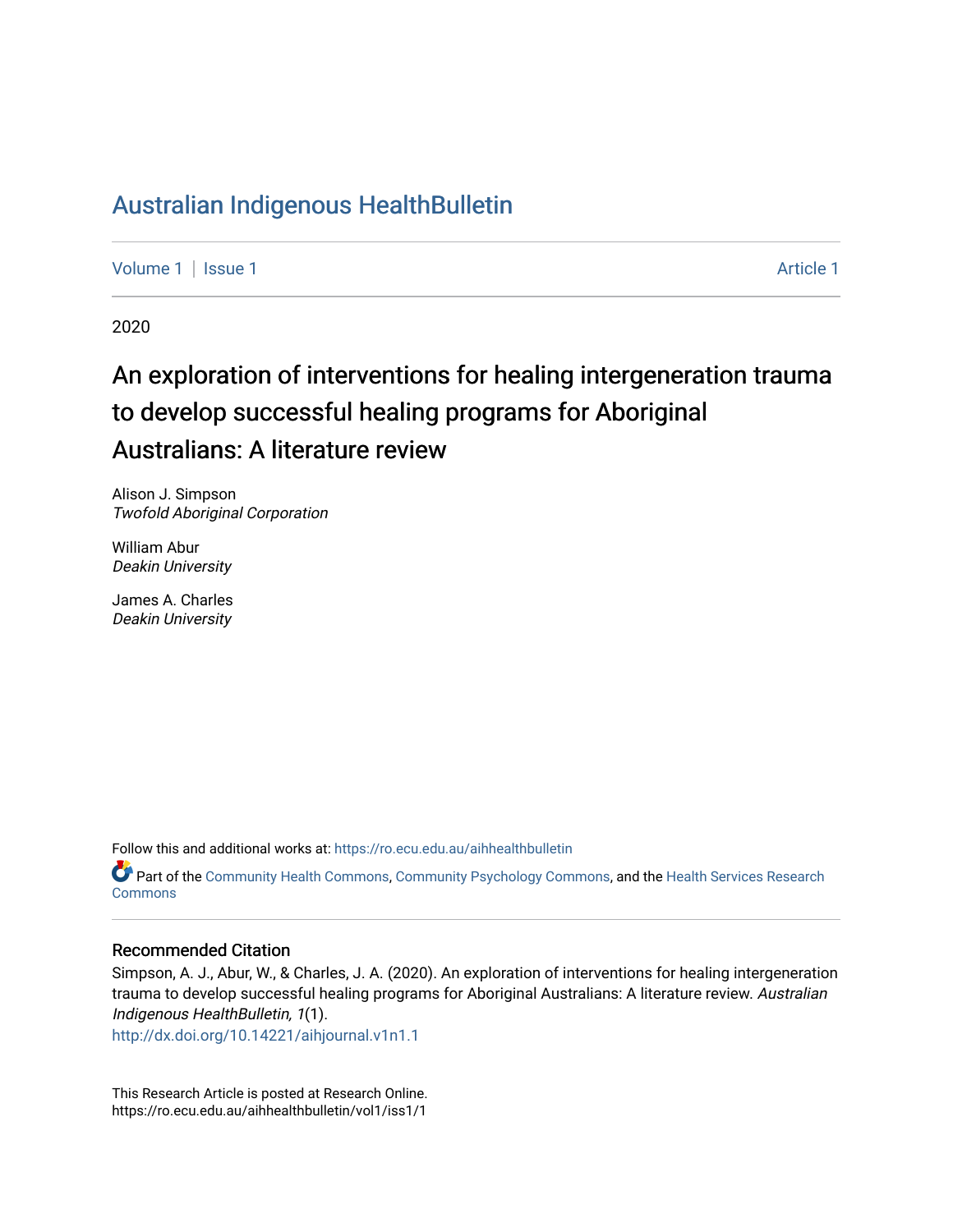## An exploration of interventions for healing intergeneration trauma to develop successful healing programs for Aboriginal Australians: A literature review

#### Acknowledgements

We would like to acknowledge the traditional owners of all the many Aboriginal and Torres Strait Islander Nations that make up the great continent of Australia. We pay respects to the Aboriginal and Torres Strait Islander Elders past and present, also the young community members, as the next generation of representatives. Disclaimer: In some instances, in this paper the term 'Aboriginal' will be used, this will occur when the author is specifically referring to Aboriginal Australians. 'Indigenous' will be used to describe Indigenous groups globally.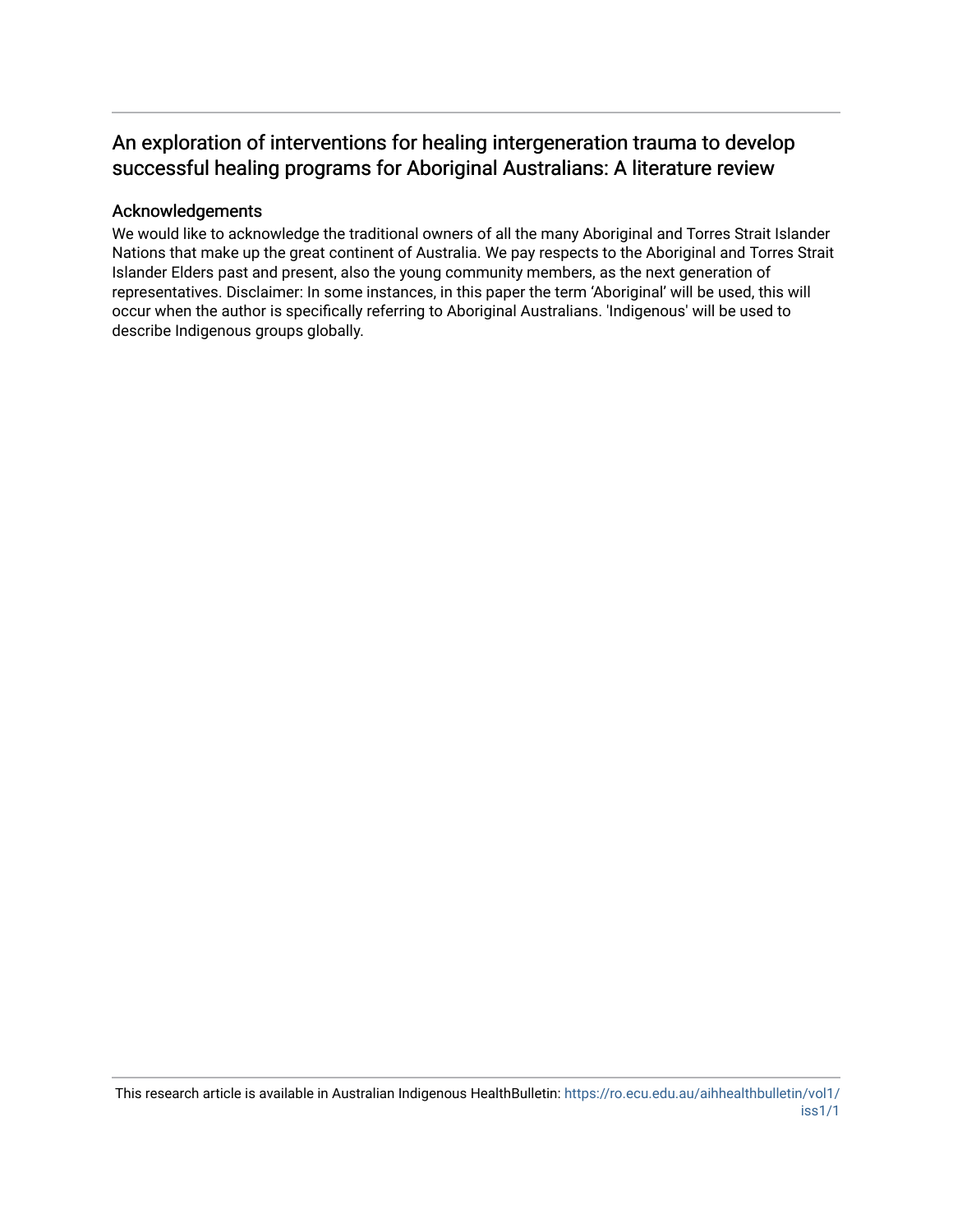#### **Introduction**

Australia has one of the highest life expectancies in the world (Australian Institute of Health and Welfare (2018b), ranked as the second highest quality of life ranking compared to all other countries (United Nations Development Programme, 2016). Australia is ranked as number 1 for civic engagement and 'above average' in other areas such as income and wealth, jobs and earnings, education and skills, housing, health status, subjective wellbeing and social connections (Australian Institute of Health and Welfare, 2018a). However, not all Australians have the privilege of enjoying a high quality of life, Aboriginal Australians have not benefited from Australia's economic success, we should be receiving the highest quality of culturally appropriate health care and education (Australian Institute of Health and Welfare, 2017) and enjoy the socio-economic advantages of a wealthy country (Australian Human Rights Commission, 2014). The 'Report' released in November 2016, shows a; 77% increase of Aboriginal Australian adults being imprisoned since 2000 and a 56% increase in hospitalisation due to self-harm and suicide attempts over the last decade. The report also highlights the need to improve psychological status of Aboriginal Australians (Australian Human Rights Commission, 2014; Productivity Commission, 2011). In 2017, the leading cause of death for Aboriginal children between the ages of 5 and 17, and Aboriginal people between the ages of 15 and 34 was suicide, these rates are too high and Aboriginal Australians want to see this improved (Australian Bureau of Statistics, 2018). The 'Australia's Health 2018' report (Australian Institute of Health and Welfare, 2018, p.33), states Aboriginal Australian's want to share the same employment rate, hours worked and household income as non-Aboriginal Australians, closing the current health gap from 27% to 17% (Australian Institute of Health and Welfare, 2018a). Despite ongoing policy attention, there are still many Aboriginal Australians who believe there needs to be substantial improvement with various social and economic issues (Steering Committee for the Review of Government Service Provision, 2016). A decade ago, the Council of Australian Governments (COAG) made an official commitment to improve conditions in Aboriginal communities (FaHCSIA, 2009). The COAG commitment comes in the form of a National policy, the 'Closing the Gap' initiative, with the gap referring to the life expectancy and inequality between Indigenous and non-Indigenous Australians (Australia, 2016; *Closing the Gap Report*, 2019; *Closing the Gap, the Prime Minister's Report*, 2018). The most recently announced national agreement on Closing the Gap from the National Indigenous Australians Agency has increased the number of outcomes to 16 and have a broader focus (National Indigenous Australians Agency, 2020). This new agreement includes targets on reducing levels of incarceration, family violence, self-harm and suicide while improving social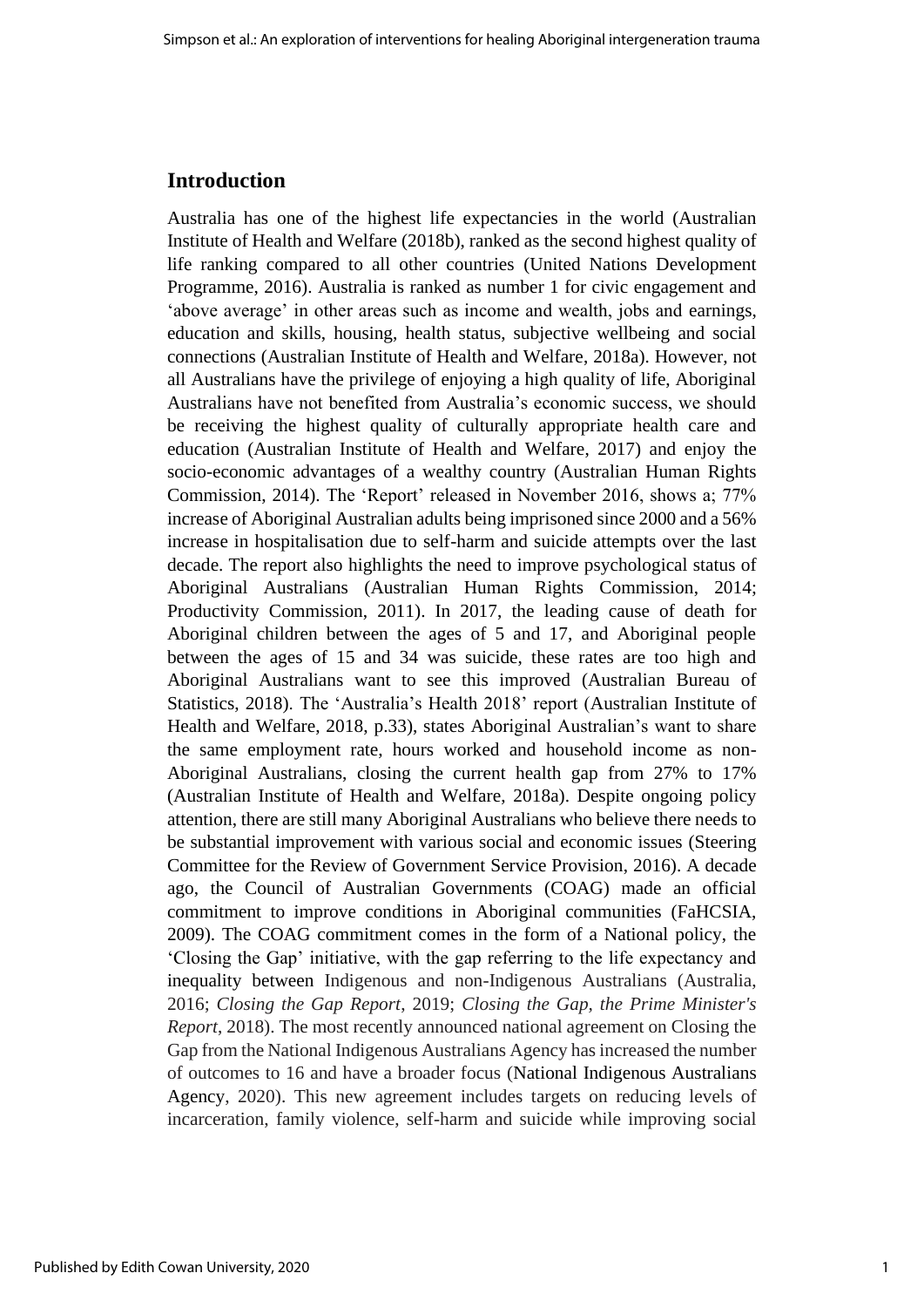and emotional well-being (National Indigenous Australians Agency, 2020), which in many cases are related to intergenerational trauma.

Improving social and emotional well-being, physical health and the socioeconomic status of Aboriginal Australian's has proved for many years to be an extremely complex task, which is yet to be successfully achieved. This is evident through the results of several 'Closing the Gap' reports that highlights some targets which have stagnated, such as health, education and employment, and others not improving at all and in fact, are going backwards (*Closing the Gap Report*, 2019; *Closing the Gap, the Prime Minister's Report*, 2018; Department of the Prime Minister and Cabinet, 2018). When looking at social and emotional well-being, physical health, and education in Aboriginal communities, it is crucial that we see it through the context of intergenerational trauma (Price-Robertson, 2011). The impact of colonisation has on Aboriginal Australian's health, social and emotional well-being, family violence, suicide, high incarceration rates, as well as children in out of home care, in many cases are linked to intergenerational trauma (Weston, 2018). Over the past few decades, a number of researchers have put forward intergenerational trauma as an explanation for the plethora of health issues which impact on Indigenous communities globally (Menzies, 2010).

The concept of historical trauma was termed in the 1980s from Native American social worker and mental health expert, Maria Yellow Horse Brave Heart. This term, which described a certain trauma that Maria Yellow Horse Brave Heart people in the United States were experiencing. Braveheart describes historical trauma as "cumulative emotional and psychological wounding across generations, including one's own lifespan" (Braveheart-Jordan & DeBruyn, 1995). Evans-Campbell (2008, p. 320), defines intergenerational trauma as "*a collective complex trauma inflicted on a group of people who share a specific group identity or affiliation…. It is the legacy of numerous traumatic events a community experiences over generations and encompasses the psychological and social responses to such events"* (Evans-Campbell, 2008). What both Braveheart and Evans-Campbell are claiming is that the descendants of those people who have experienced intergenerational/historical trauma are, themselves, more predisposed to pathological dysfunction as a result of the trauma endured by their ancestors and are at least, partly independent of their own traumatic experiences (Gone, 2013). Intergenerational trauma is rightly described by Gagné (1998) as the transmission across generations, of historical oppression and the negative consequences that accompany it (Gagné, 1998). Trauma which is experienced by multiple generations becomes institutionalised within the family unit and has an overflow effect out in the community (Brave Heart, 1998). This type of group trauma can have an overwhelming impact on an individual's health and lifespan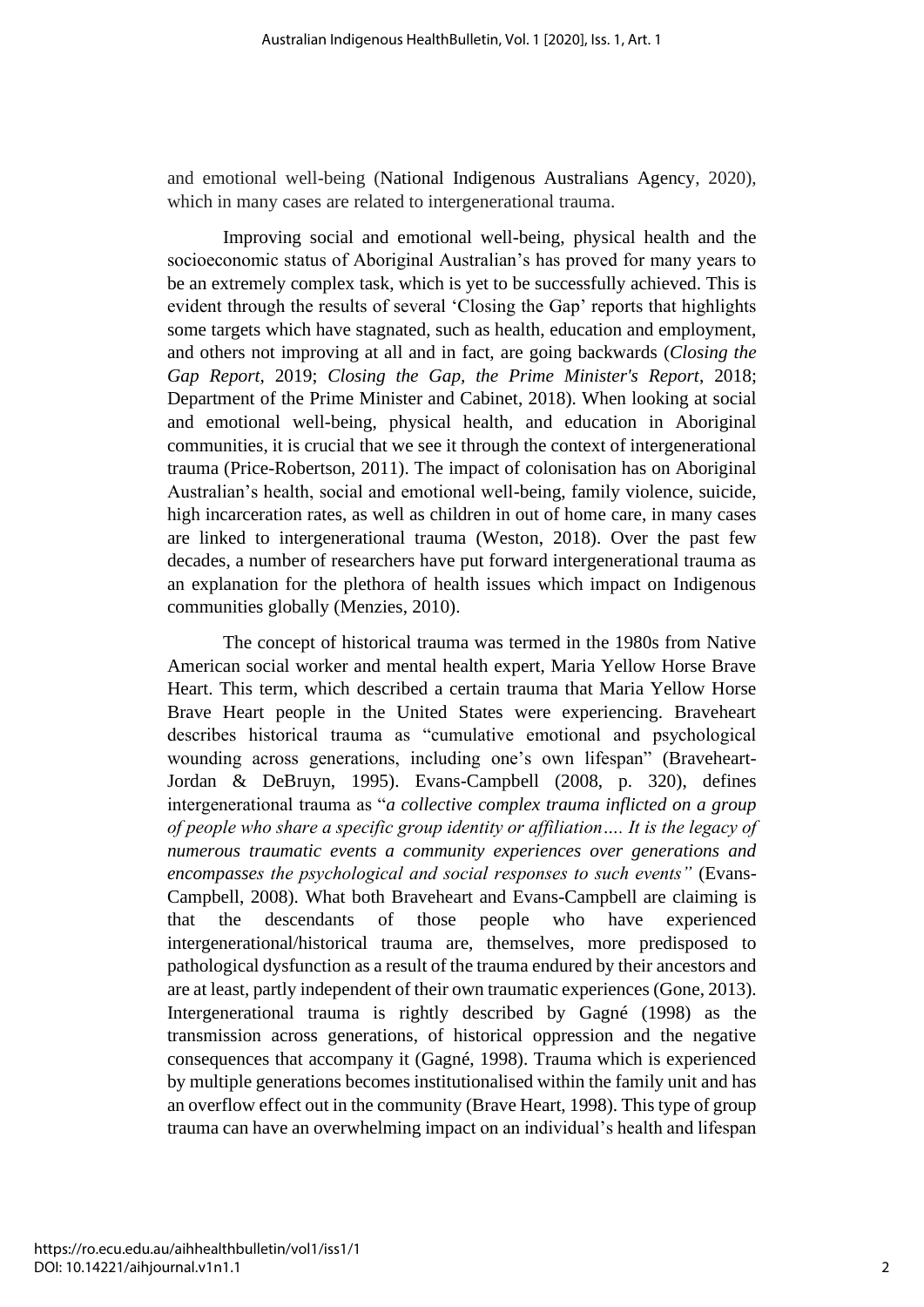because it is both cumulative and psychological, and has been proven to not only negatively impact on the individual but can also negatively affect future generations (Braveheart-Jordan & DeBruyn, 1995).

When conceptualising intergenerational/historical trauma in an Australian context, we must have a look at what history conveys, not only from a colonial perspective, but with particular focus on government policies. Colonisation and government policies have caused numerous traumatic wounds which have been endured amongst Australia's Aboriginal population for generations (Australians Together, 2018). Dudgeon et al. 2017 states that colonisation characterised by genocide has been collectedly traumatic and profoundly disrupted Aboriginal Peoples traditional way of life (Dudgeon, Watson, & Holland, 2017) Hall et al. believes that the source of addiction and the associated issues of addiction in Indigenous communities globally, is colonisation (Hall et al., 2015). Colonisation in Australia combined with government policies have been instrumental in creating systems and institutions that have attempted to eliminate Aboriginal people and their structured systems, which have been in place for thousands of years. These attempts to eradicate an entire race have caused significant trauma for Aboriginal Australians, which has filtered down through generations causing intergenerational trauma (Creely, 2016). Examples of intergenerational trauma caused from colonisation and government policies includes deep-rooted pain from the beginning of colonisation. Jim Morrison, an Aboriginal Australian says, 'Irrespective of whether they are Aboriginal people from Australia, New Zealand, Canada or the United States, colonised people experienced a similar sequence of intergenerational trauma that separates their needs from others' (Butler, 2012).

Government policies overtime have imposed systematic abuse and discrimination upon Aboriginal people over several generations. There was an attempt to assimilate us into the dominant culture through education, law, religion, and theft of land, which have all contributed to the significant and compounding loss for Aboriginal Australians. Loss which has contributed to the erosion of traditional values and structures within Aboriginal society has cumulated to the many health and social issues which we currently face (Butler, 2012). Judy Atkinson mapped six generations of one Aboriginal family and identified transmission of historical trauma related to colonisation (Atkinson, 2002). Eduardo Duran describes intergenerational trauma as being a wound of the soul or 'soul wound'. If a wound of the soul if not healed, it worsens and is passed on to the next generation causing further turmoil and pain (Duran, 1990).

#### **Aim**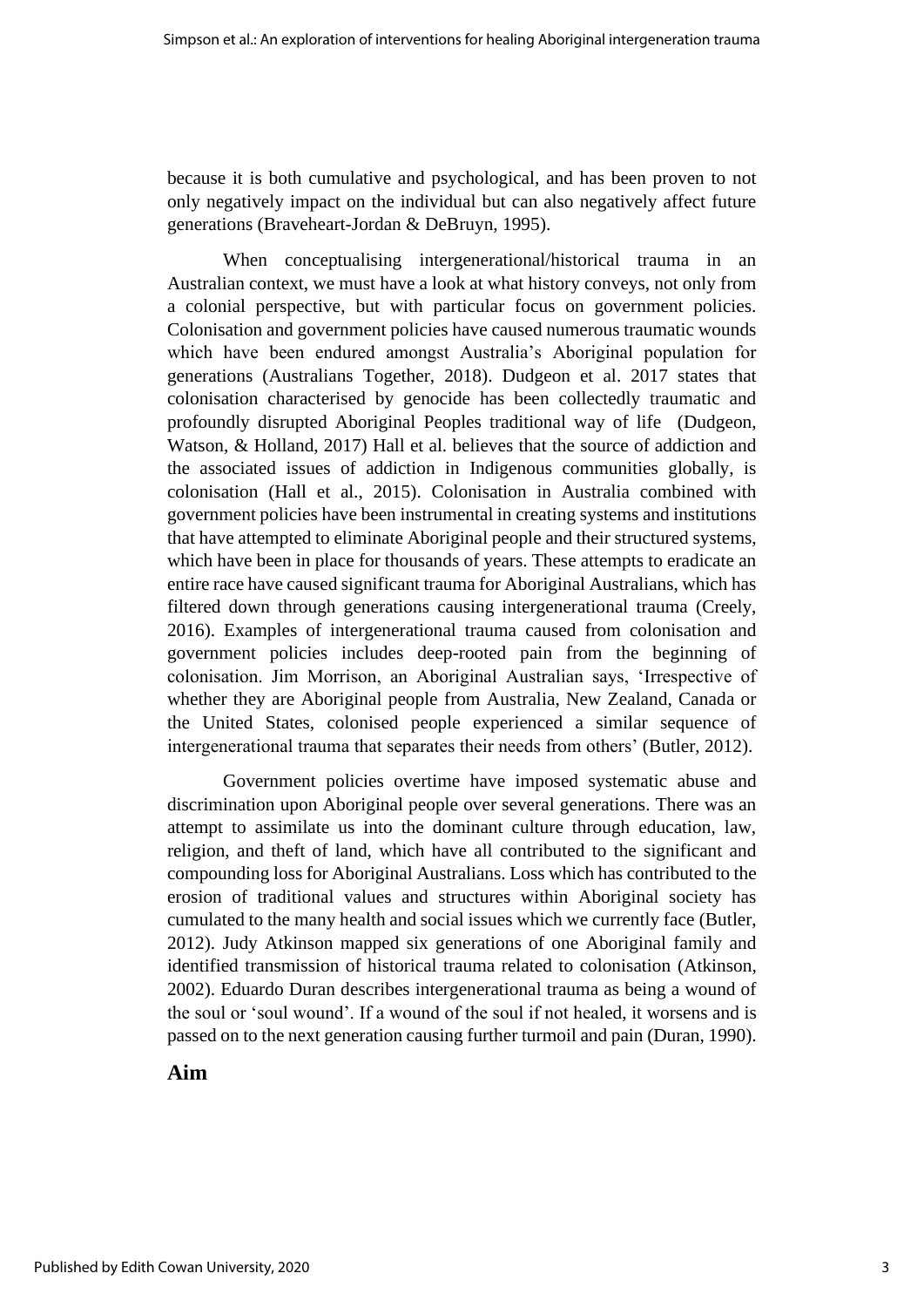This paper explores intergenerational trauma healing methods and interventions used for Indigenous people in four countries that share similar colonial histories i.e. Australia, Canada, New Zealand, and the United States. The literature review will focus on identifying the best practice healing methods from these countries and integrate the elements into one healing intervention that has the potential to help Aboriginal Australians to successfully overcome complications of intergeneration trauma.

## **Method**

#### *Literature search*

To identify interventions that have been successful in healing intergenerational/historical trauma amongst Indigenous populations globally, a systematic search strategy was conducted using keywords and synonyms related to the topic*.*

#### *Search Terms*

The search terms below were used in each database: "Healing" or "therapy" or "treatment" or "programs" or "methods" or "interventions"*,* "Intergenerational" or "historical"*,* "Trauma" or "unresolved grief"*,* "Indigenous" or "first Nation" or "Aboriginal" or "Torres Strait Islander" or "Native" or "Indian" and "Best practice".

#### *Inclusion and Exclusion Criteria*

Papers published after 2008 where included as this was the time the Close the Gap initiative started in Australia. Papers not in English were excluded, as all countries related to the research are English speaking. To remove irrelevant publications, only papers that had the word 'heal or healing' and or two or more of the other key words in the title were included.

#### *Search Results*

Peer reviewed academic literature was sourced from four different databases i.e. Ebscohost, PubMed, CINAHL and Medline. The search found 89 citations, and 55 papers were identified as being appropriate to review after duplicate copies of articles were removed. Out of the 55 papers, 23 met inclusion/exclusion criteria and were analysed as part of this literature review*.* 

#### *Appraisal Technique*

There were many different tools to critical appraise literature, the Critical Appraisal Skills Programme (CASP) qualitative appraisal tool, the CASP quantitative appraisal tool and the Joanna Briggs Institute (JBI) checklist for text and opinion were used to analyse the papers included in this literature review. The National Health and Medical Research Council (NHMRC)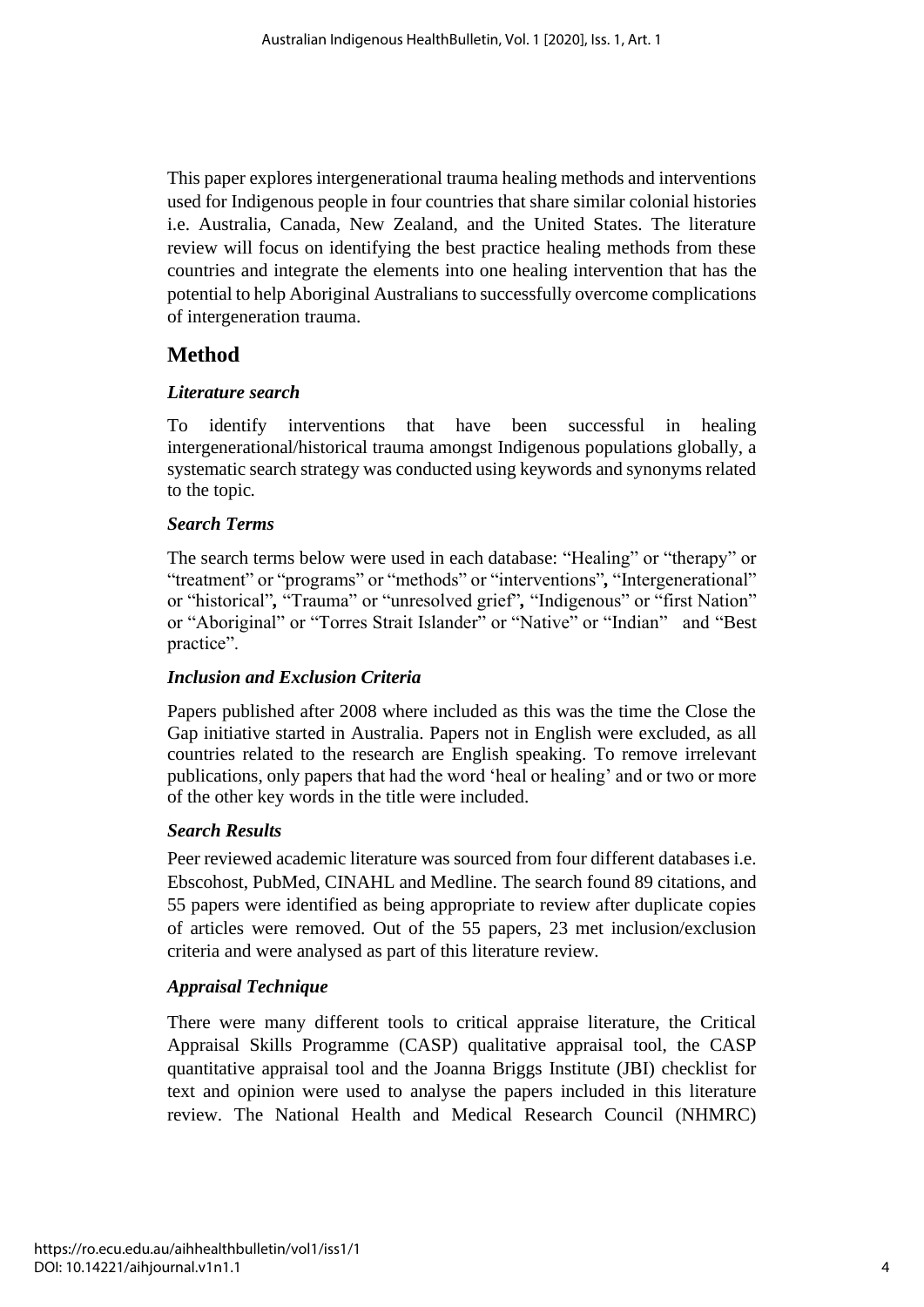hierarchy of evidence was used to rank the papers which had been sourced to assess rigour, quality, and credibility of the research.

#### **Discussion**

Interventions for healing intergenerational trauma for Indigenous people globally are in its infancy. Whilst there is substantial research done around how intergenerational trauma affects Indigenous people, families, and communities, interventions for healing are limited.

#### **Healing of Intergenerational Trauma**

Healing intergenerational trauma comes from strengthening one's own cultural identity. Having a strong cultural identity helps to protect people against the symptoms of mental health and protects them from stress or pain caused from discrimination (Shepherd, Delgado, Sherwood, & Paradies, 2018). Dudgeon et al. 2017 suggests connecting to culture and traditional healing in combination with contemporary clinical therapies as part of holistic care for healing intergenerational trauma (Dudgeon et al., 2017). Milroy et al. for intergenerational trauma healing to accrue, we need to re-establish "community and cultural norms" and support youth (Milroy, Dudgeon, & Walker, 2014). Milroy states there are three main themes for recovery from intergenerational trauma, 1) self-determination and governance, 2) reconnection and community life, 3) restoration and community resilience (Milroy et al., 2014). The premise for the research conducted by Hall et al., is based on the understanding that embedding cultural interventions into treatment for people experiencing trauma enables healing for the whole person, including healing their mind and spirit (Hall et al., 2015). Possessing a positive cultural identity can provide an individual with a strong sense of self-worth, belonging, purpose and social support (Berry, 1999). Duran & Duran (2000) states that having a strong cultural identity not only improves self-esteem, self-worth and sense of identity, it in turn correlates with healthy functioning (Duran & Duran, 2000). As Harold Orten (Peters, 1996, p. 320) clarifies through his quote *"Recovering our identity will contribute to healing ourselves. Our healing will require us to rediscover who we are. We cannot look outside for self-image; we need to rededicate ourselves to understanding our traditional ways. In our songs, ceremony, language and relationships lie the instructions and directions for recovery"* (Peters, 1996).

Traditional healing has been described as practices designed to progress the level of Indigenous peoples mental, physical and spiritual wellbeing based on beliefs and practices which go back to the time before the spread of the Western 'scientific' bio-medical model (Marsh, Coholic, Cote-Meek, & Najavits, 2015). Indigenous people have defined traditional healing as a wide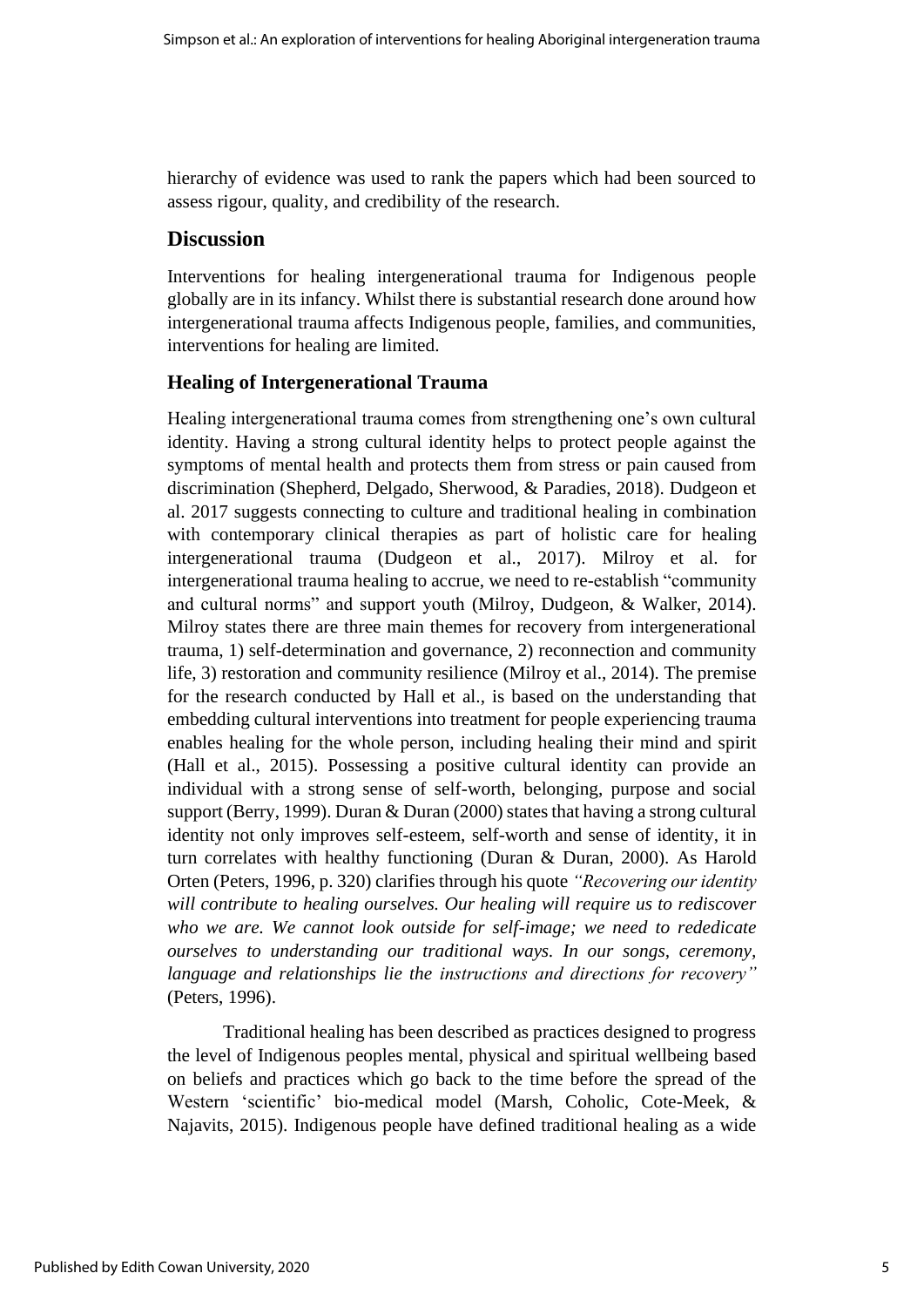range of activities (James Charles, Chuter, & O'Brien, 2020; James Charles & O'Brien, 2020). These activities can include the involvement of traditional healers and the use of herbal medicines, physical therapies and treatments (James Charles et al., 2020; James Charles & O'Brien, 2020). The strength of Elders and the sharing of stories; the use of traditional language, song, dance and music; the incorporation of traditional activities, practices and or rituals as well as the participation in traditional ceremonial practices (Marsh et al., 2015). Aboriginal Australians should not be defined by the negative stereotyping and misrepresentation that has occurred over the past 200+ years, rather acknowledgment of Indigenous knowledges and empathy for the impacts of colonisation and government policies. It is envisaged that Aboriginal Australians who participate in successful healing interventions for intergenerational trauma will be able to acknowledge past trauma(s) and be better equipped to cope with it in an effective way (Weston, 2018).

#### **Four Day Psychoeducational Intervention**

One of the most successful interventions reviewed in the literature is the work of Brave Heart (1998), who is a leader in this field, and a Lakota woman who coined the term 'historical trauma'. Brave Heart conducted a four-day psychoeducational intervention with 45 Lakota people designed to assist them in the process of healing from intergenerational/historical trauma. The content of the four-day intervention included didactic and videotape stimulus material on Lakota trauma, with small group exercises and sharing. The sessions had a gender balance and were co-facilitated by a Lakota male and female who have experienced similar trauma to the participants. A review of the dynamics of unresolved grief and trauma and participation in a traditional Lakota purification ceremony. The methodology for collecting data from the intervention included assessments which were performed at three different intervals. There was a pre and post-test questionnaire, a self-report evaluation instrument used at the end of the intervention and a six-week follow up questionnaire. None of these assessments were provided with the publication and therefore unfortunately critical analysis on the tools used could not be completed. Out of the 45 participants, 97.8% of them completed the entire study, indicating agreement with the intervention. The results of this study concluded that 100% of the participants had self-reported the following:

- An increase in awareness of historical trauma
- The intervention helped them to resolve grief reactions
- The intervention helped them to feel more positive about being Lakota
- The intervention helped them to feel better about themselves.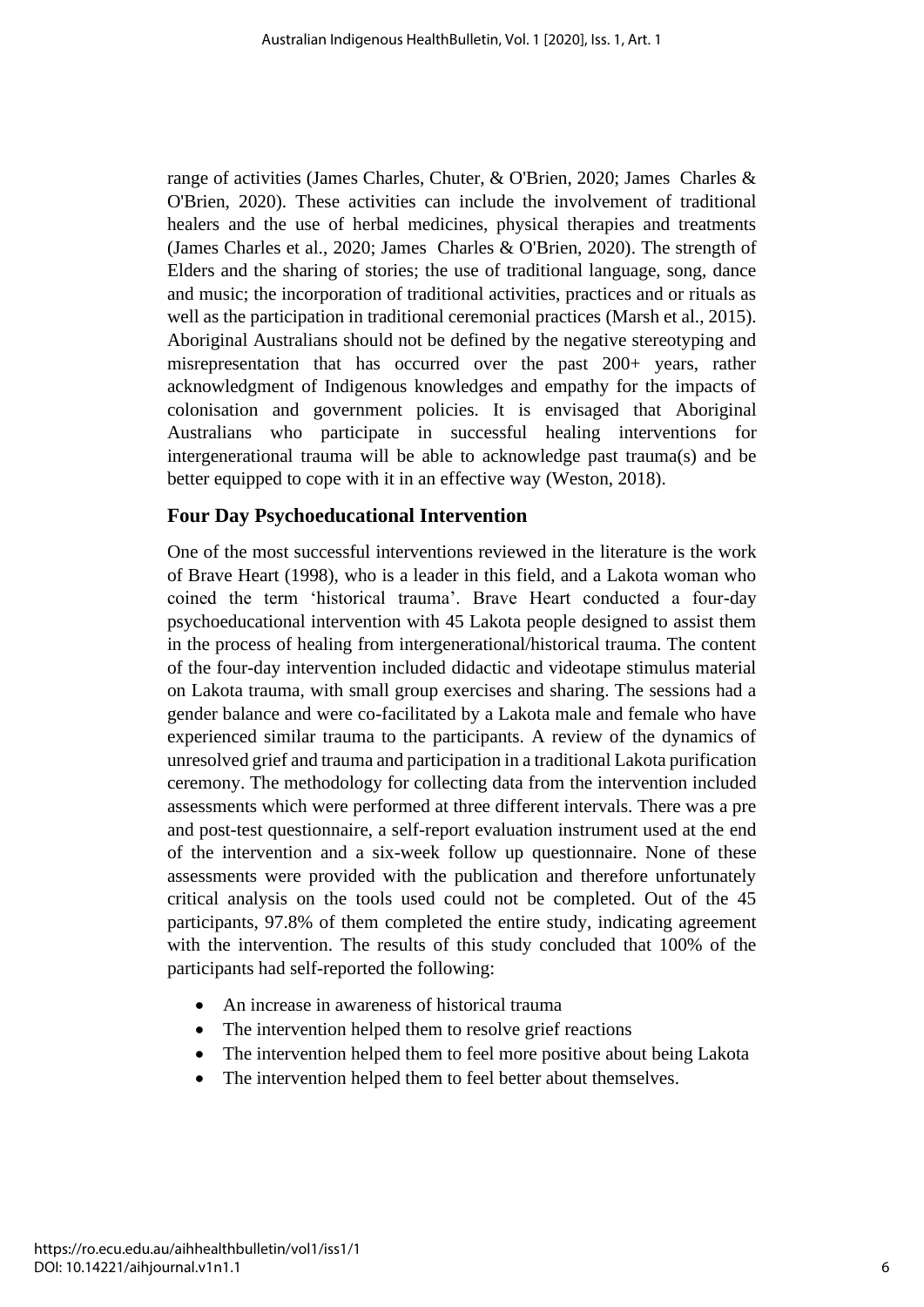Most of the participants indicated that because of the intervention, most grief related affects, besides anger, increased during the intervention (as predicted) and decreased after the intervention. The most significant change of affects experienced by the participants were the feelings of 'helplessness' which was at a rate of 54.5% before the intervention and afterwards, there were 'zero' feelings of helplessness, and feelings of hopelessness was 45.5% before the intervention and 'zero' after the intervention, which is an amazing result for participants (Brave Heart, 1998). The change of affects overtime experienced by the participants are illustrated in Table 1.

| <b>Feelings</b> | <b>Before</b><br>intervention | <b>During</b><br>intervention | <b>After</b><br>intervention |
|-----------------|-------------------------------|-------------------------------|------------------------------|
| Sadness         | 66.7%                         | 90.0%                         | 18.2%                        |
| Grief           | 54.5%                         | 78.8%                         | 27.3%                        |
| Pride           | 51.5%                         | 54.5%                         | 81.8%                        |
| Anger           | 69.7%                         | 51.5%                         | 18.2%                        |
| Hopelessness    | 45.5%                         | 12.1%                         | 0.0%                         |
| Shame           | 60.6%                         | 21.2%                         | 6.1%                         |
| Helplessness    | 54.5%                         | 30.3%                         | 0.0%                         |
| Joy             | 45.5%                         | 63.6%                         | 75.8%                        |
| Guilt           | 60.6%                         | 30.3%                         | 6.1%                         |

**Table 1: Affects experienced often over time: before, during and after the intervention** 

Source: (Brave Heart, 1998)

The results of this intervention are very impressive and have been to be quite successful. However, the participants only had 6 weeks follow up, post the intervention, which is short follow up time for treatment of intergenerational trauma. The "feelings" were self-reported by participants, with no evidence of anonymous reporting or blinding, which is a limitation of the study. The evaluations could have benefited from anonymous reporting of "feelings" at pre- peri and post evaluation, or if this happen, it should have been reported in the paper. This program also would have benefitted from including some objective measures of "feelings" e.g. depression survey, and the evaluation could have possibly benefited from a long-term follow up e.g. 12 months.

## **Blending Traditional Aboriginal & Western Healing Methods and 'Two Eyed Seeing' Approach**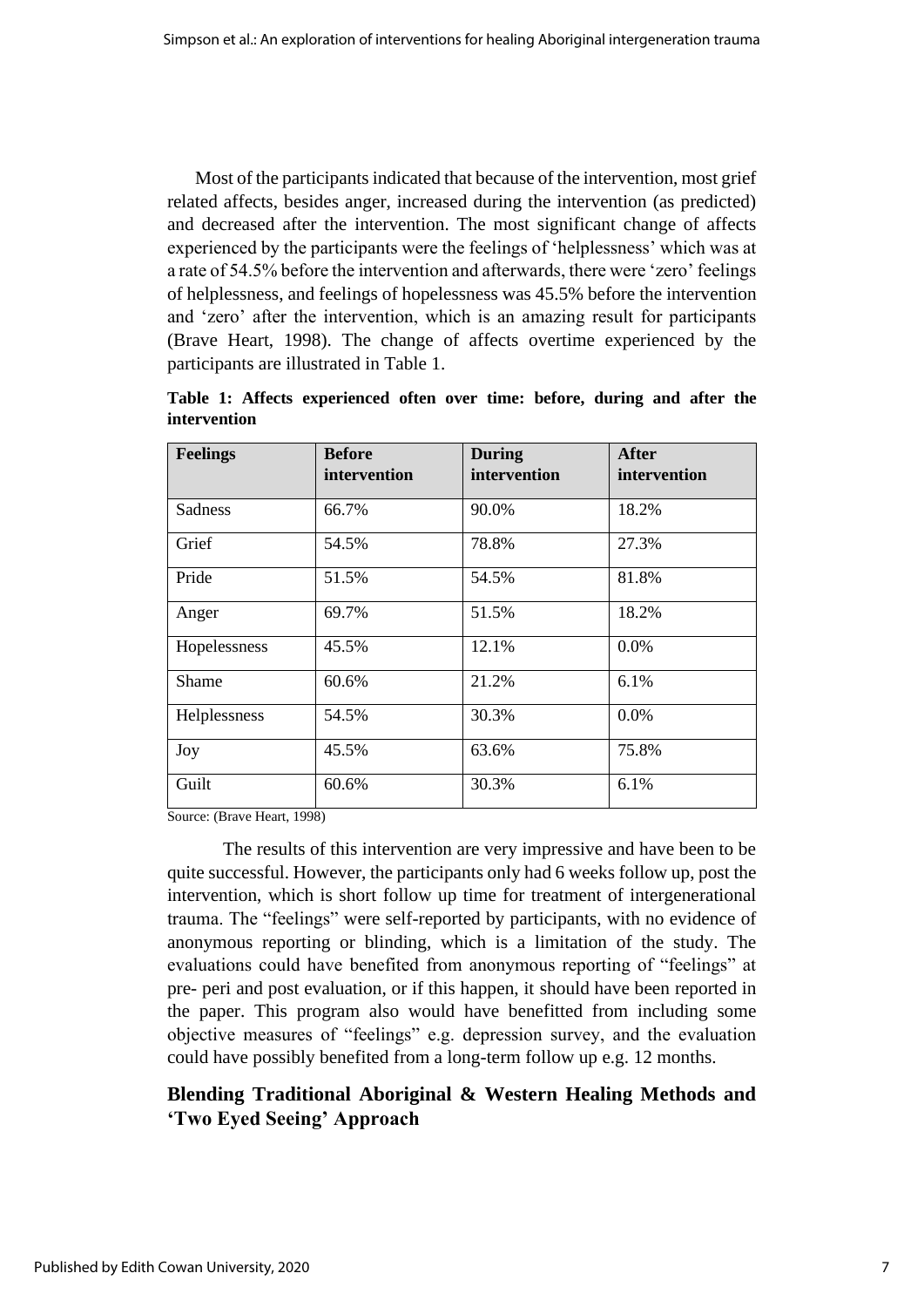Many of the publications reviewed reported the benefits of blending traditional Indigenous healing methods with Western medical practices. Marsh et al. (2015) explored how a successful Western treatment model, 'Seeking Safety' could be blended with traditional Indigenous healing methods in order to assist in the healing of intergenerational trauma and substance abuse disorders amongst the Indigenous population in Canada (Marsh et al., 2015). 'Seeking Safety' is an evidence-based treatment program, which is aimed at healing people from intergenerational trauma and substance abuse disorders. The implementation of this program has been reported as successful among other minority groups in the US, including African Americans and Hispanics. The program uses well respected Western treatment methods such as an integrative, interpersonal and educational approaches, which are quite similar to the holistic methods used by Indigenous healing practices (Marsh et al., 2015). A literature review looked at interventions used to treat substance misuse disorders in Indigenous populations and found 19 studies in the United States and Canada which integrated both Western and traditional Indigenous methods. The authors stated there was a reduction of substance use in 74% of the studies and that there were benefits in all areas of wellness (Rowan et al., 2014). Indigenous healing methods can be integrated into Western healing practices through a concept called 'Two Eyed Seeing'. Mi'KMaq Elder, Albert Marshall coined the term (or Etuaptmumk in his language) as a guiding principle by which one should live their life (Bartlett, Marshall, & Marshall, 2012). Two-Eyed Seeing recognises the different ways of looking at the world by finding strengths in both Western treatments and combining them with Indigenous perspectives of knowing and doing. Two Eyed Seeing ultimately produces beneficial outcomes in any given situation because it places value on both Indigenous and western world perspectives (Bartlett et al., 2012).

The 'Seeking Safety' program uses the Two Eyed Seeing concept. It's a strength-based, collaborative program that was developed to be inclusive. It is written in a way which is empowering, culturally sensitive, and with an understanding language that can address the needs of those who participate in the program. Although the literature on integrating the 'Seeking Safety' program with traditional healing methods is positive and viable, it may have benefitted from more evaluation of its effectiveness for Indigenous peoples.

The Yupik and Cup'ik (C/Yup'ik) people, native to Alaska, believe that integrating their traditional practices is a way in which they can remember and honour their ancestors and culture will be successful. In Alaska, they are currently integrating traditional practices into their Western mental health and substance abuse treatment plans through a program called the 'Village Sobriety Project' (VSP) (Mills, 2003). This approach has been incorporated into their healing and treatments plans because non-Indigenous approaches to substance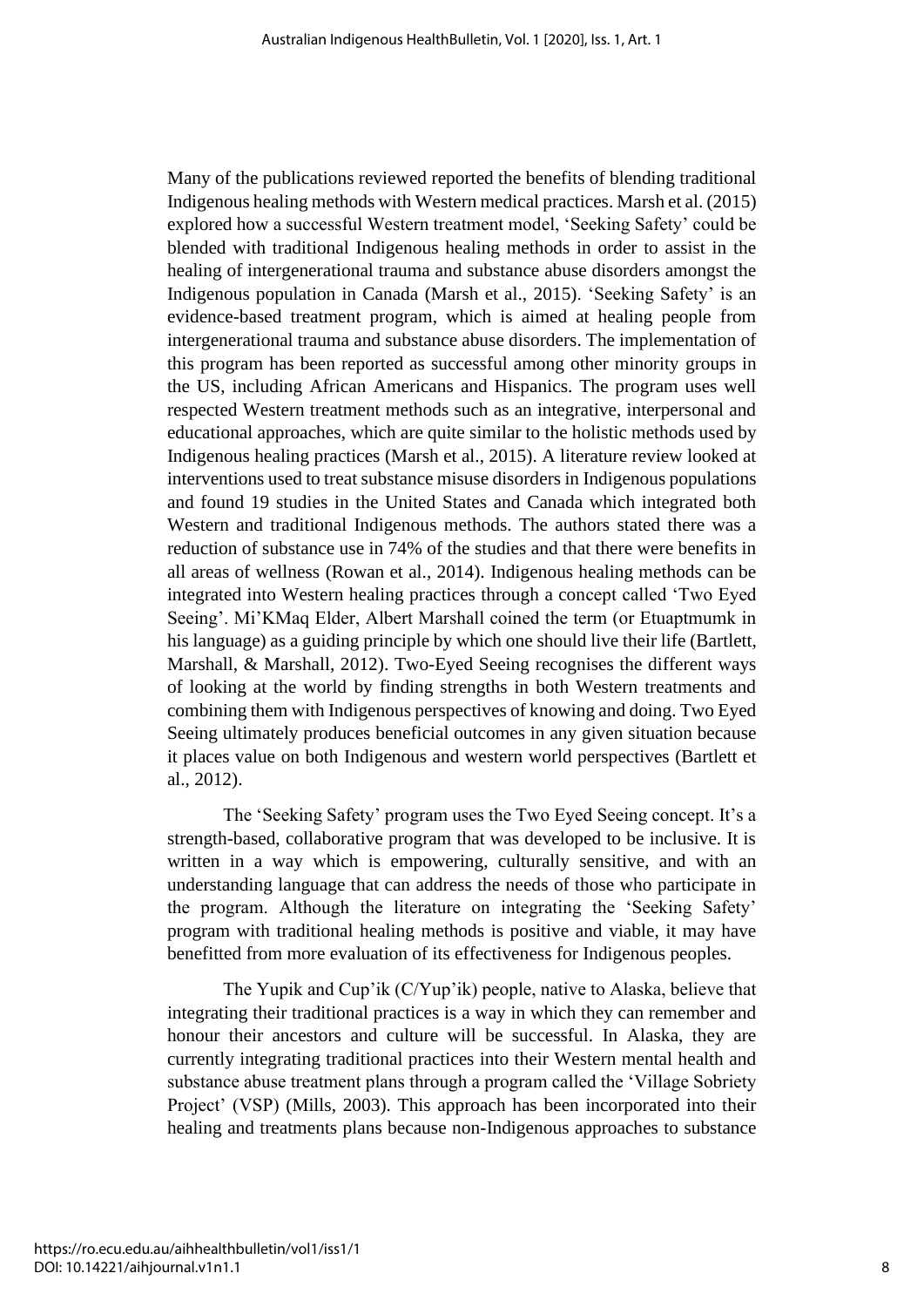abuse treatment have not been effective (Mills, 2003). One of the underlying principles which supported the integration of traditional Indigenous healing modalities into Indigenous treatment plans, is the use of Western frameworks which incorporate play and or art therapy. Also, incorporating traditional practices into treatment validates the C/Yup'ik ancestral beliefs around living a healthy life (Mills, 2003). Some of the traditional Indigenous healing modalities that have been incorporated in to Western treatment plans include; hunting, fishing, berry picking, gathering edible and medicinal plants, tundra walks, traditional arts and crafts, gathering wood, chopping wood, holding a feast, potlatch, ceremony and steam-bath.

When being assessed, a client has the option to choose and incorporate traditional healing practice within their treatment plan and to what extent they should be incorporated, giving self-determination and ownership of healing. A client could see a counsellor for anger management or substance abuse disorder early in the week, and later in the week they may choose to go on a tundra walk or participate in arts and crafts. Each activity must correlate with the client's identified goals within their personalised treatment plan, which will be sufficiently documented for reimbursement from Medicaid (Australia's equivalent, Medicare) (Mills, 2003). The assessment tools which are used on intake or admission not only contain standard questions which are found in most behavioral intake forms, but additional cultural questions are asked for Indigenous clients (Mills, 2003). The cultural assessment consists of a one-page questionnaire where the client is asked some open-ended questions and to express their agreement to some statements pertaining to their cultural connections and interest in engaging with traditional healing practices. The responses provided by the clients assist the clinician in identifying what traditional modalities would best suit the client (Mills, 2003). Within the treatment plan, there are six domains which underpin the foundation of a client's treatment plan e.g. need/problem, goal, modality, objective plan of action, duration, and dates of activity. The VSP has made significant progression toward integrating traditional modalities into treatment plans for Indigenous people to facilitate a more holistic and culturally appropriate healing intervention. However, it was not clear if the program been evaluated to identify the effectiveness in healing intergenerational trauma in Native Alaskan people. The paper also did not provide a copy of the cultural screening assessment tool, which was discussed, which would benefit the reader.

#### **Healing frameworks in the clinical setting**

Some of the literature mentioned healing intergenerational trauma using frameworks and screening tools within clinical treatment settings as opposed to short term, group healing interventions. Trauma and mental health related health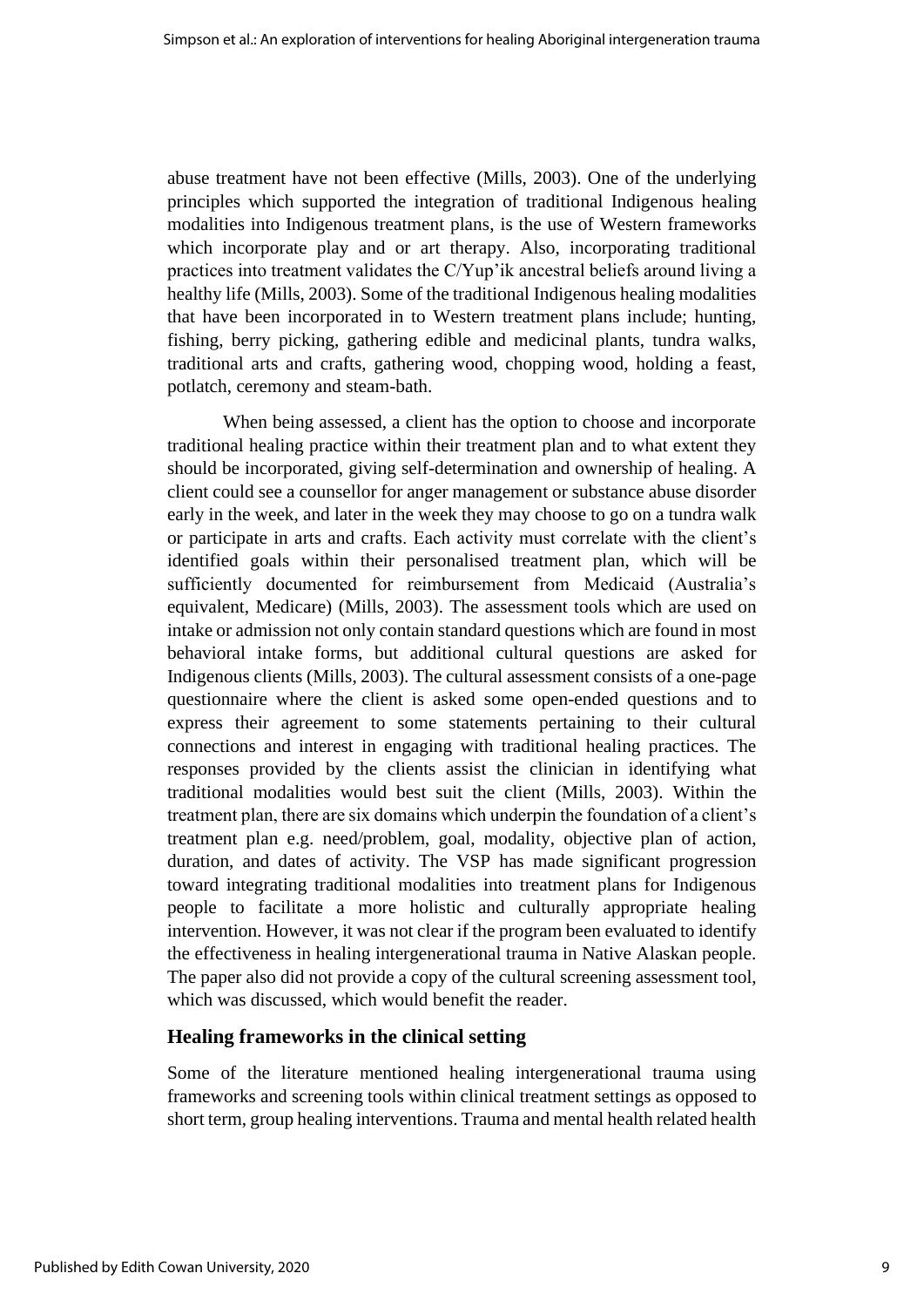histories and diagnostic assessment tools are rarely completed in health care settings or facilities outside of specific mental health services, even though many people with trauma related issues seek care for physical, emotional and behavioural health from health care services (Hiratsuka et al., 2016). To encourage health care services to better identify and address the needs of Indigenous people with trauma, Hiratsuka et al., conducted a community based participatory action research study. The study was seeking input from patients, providers, administrators, and traditional healers, to develop an appropriate trauma screening, and referral treatment (T-SBIRT) process. This was designed for adults which would be piloted at two large Indigenous specific health services in the US (Hiratsuka et al., 2016). In the first round of data collection, there were 37 participants and 33 participants in the second round. They found that the development of such screening tools was problematic. One of the major concerns was that health services may not be able to adequately manage or effectively treat the large volume of individuals who would be identified as requiring support for their trauma. Especially when many mental health services are currently overburdened (Hiratsuka et al., 2016). Therefore, this could cause more harm to some individuals who may be unprepared or inadequately supported to address their trauma, particularly if the screening questions trigger hostile reactions related to previous trauma (Hiratsuka et al., 2016). The participants of the study stated it was paramount that whomever is using the tools, need specific training in how to ask questions appropriately and what to do if there is an adverse reaction (Hiratsuka et al., 2016). Having strong knowledge of intergenerational trauma and how it significantly and negatively affects Indigenous people would greatly assist in the screening process. The results of the study suggest that the T-SBIRT, was a viable model. The paper provided the data collection framework, which featured the questions asked in the interviews for the patients, providers, administrators, and tribal leaders. The paper was very robust and provided a table highlighting the factors which participants believed influenced screening, brief intervention, and referral for treatment of trauma. The paper also provided the participants feedback on their preferences in relation to the process, which gives the reader a very good understanding of the project. Whilst the model has promise, the paper didn't provide a copy of the T-SBIRT model and screening tools making it difficult to evaluate its use for Aboriginal Australians.

The 'Healing Constellation' is a framework that was developed in Alaska and designed for clinicians working with native people suffering from substance abuse and intergenerational trauma. The framework was intended to be used as a guide or 'prompter' for clinicians when assessing Indigenous people with substance abuse disorders and or intergenerational trauma (Arundale, 2013). The author insists that assessment and treatment needed to be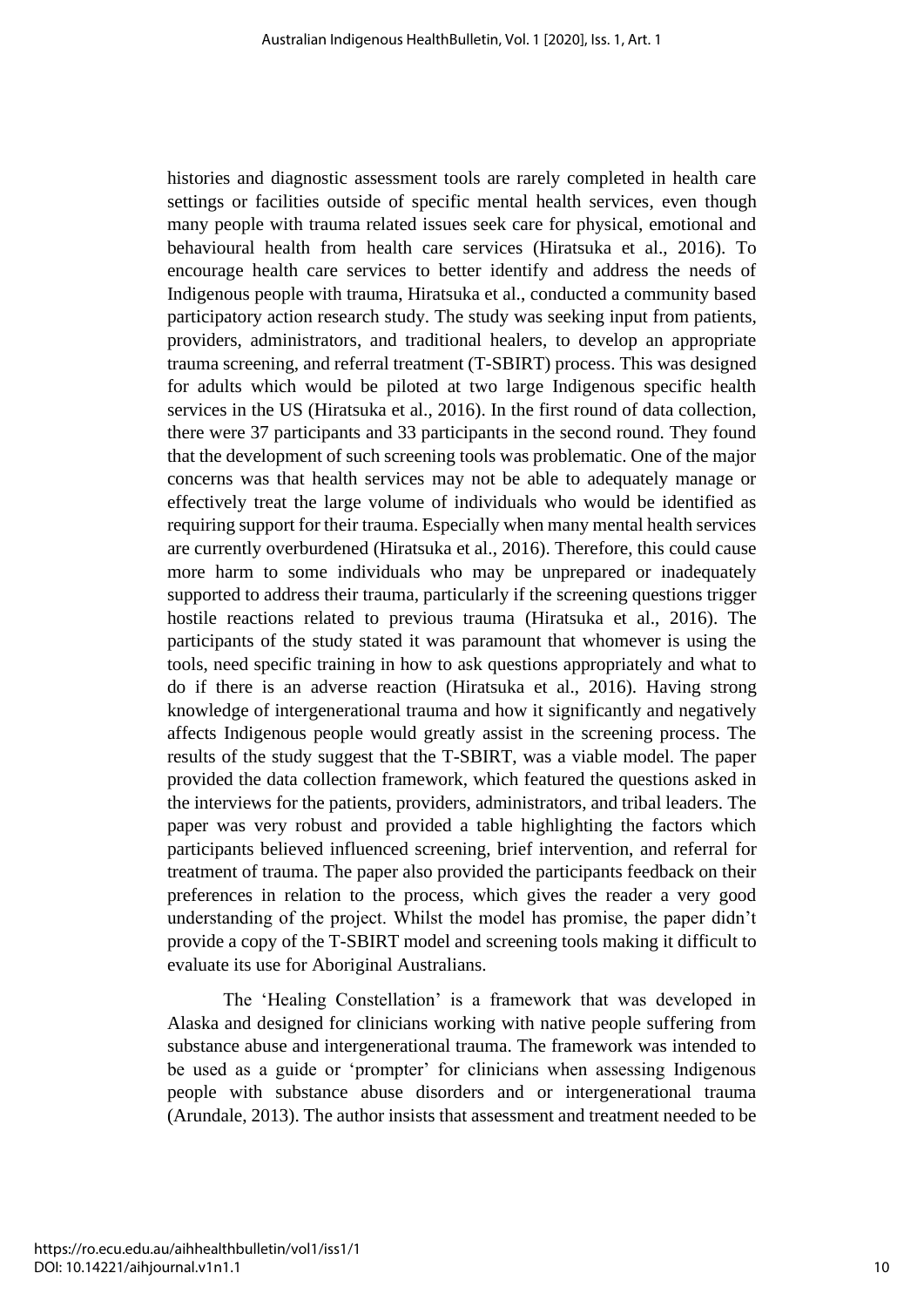culturally appropriate but also the clinicians delivering the care must be culturally aware and have an understanding of Indigenous history and how it impacts on current Indigenous society. Arundale (2013), states that the framework's basic principles are grounded in Indigenous knowledge systems and that Indigenous people have shaped the development of the tool, therefore making it relevant to them (Arundale, 2013). Although there may be a need to evaluate the 'Healing Constellation' in healing intergenerational trauma specifically.

#### **Healing interventions in Australia**

There was a scarcity of papers related to successful healing interventions for intergenerational trauma in Australia focussing on Aboriginal Australians. Professor Judy Atkinson, an Aboriginal Australian woman who has worked in violence and trauma for over 15 years, describes an Aboriginal program for healing called 'WE AL-LI', which evolved from the participatory action focus of her research (Atkinson, 1994). Professor Atkinson was invited to be involved in assisting a community to develop a program to support Aboriginal families in addressing issues of violence. There was a group which was formed and met for 12 months in the planning and development stages of the program and after 12 months, the group commenced implementing the workshops for the community (Atkinson, 1994). The WE AL-LI program has a series of workshops, the main one is called 'Lifting the Blankets', which was run over nine weekends. Participants were required to identify nineteen different forms of violent or oppressive behaviours and then they were asked to distinguish what they could do, or how they could change the impacts of these experiences from within their lives (Atkinson, 1994). The process of the WE AL-LI workshops allowed the individuals to name and own attitudes and behaviours within their relationships that were abusive, by creating safe healing circles and environments where individuals were able to listen and share their stories together, breaking the cycle of denial which assists in the healing process (Atkinson, 1994). Atkinson's article shares quotes and comments from people who have participated in the workshops and have changed their behaviours and relationships for the better. The WE AL-LI workshops commenced in 1994 and have been successfully operating for the past 25 years in Australia.

A recent critical review by Le Grande et al. (2017) was designed to identify, document, and evaluate the use of social and emotional wellbeing measures within the Australian Aboriginal population. This study was conducted in recognition that mainstream or Western indicators of wellbeing were not relevant or were inadequate to use within an Aboriginal context (Le Grande M. et al., 2017). The le Grande et al. study is important and relevant to the research topic as it identifies the screening tools currently available in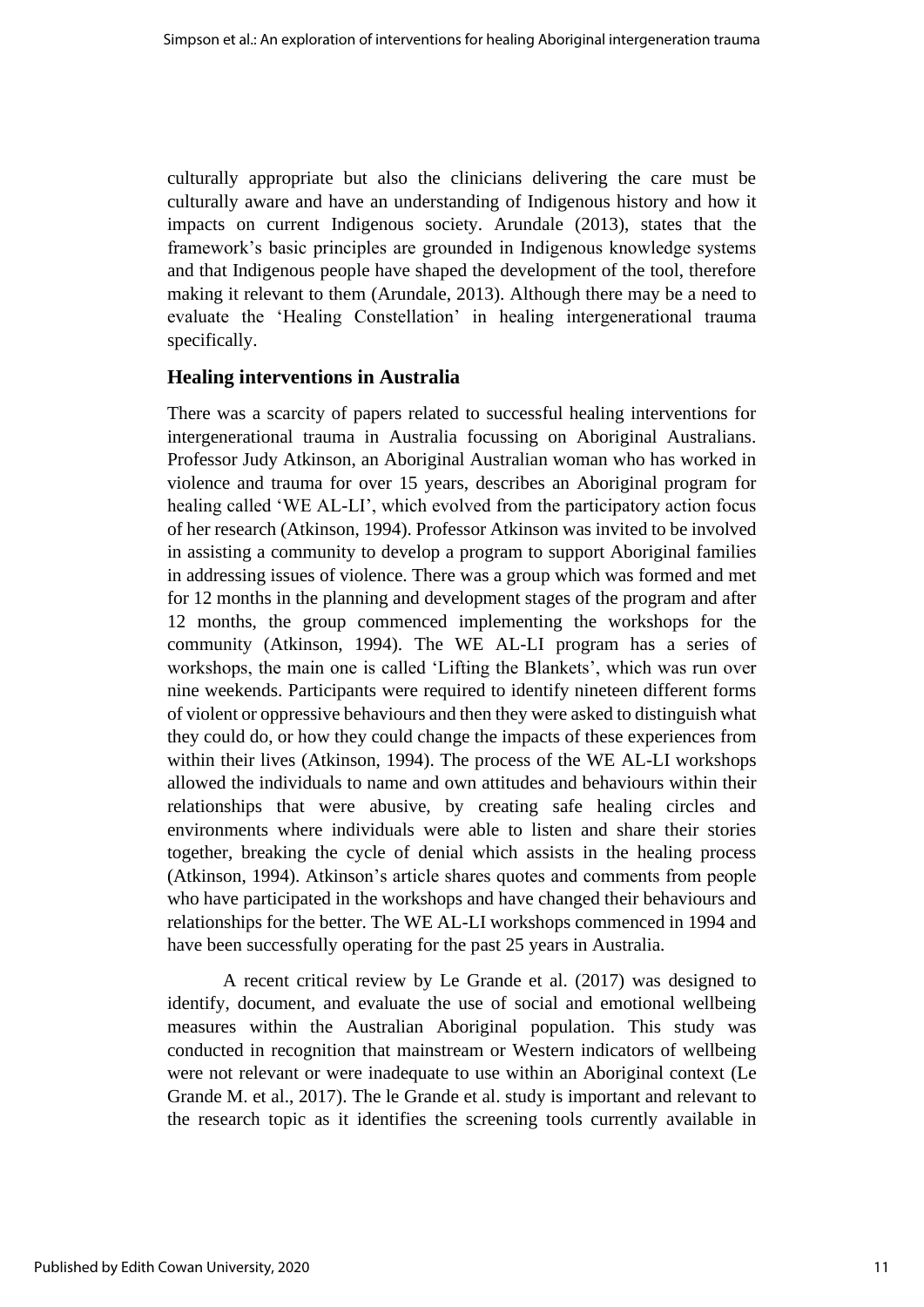Australia to measure social and emotional wellbeing, which includes mental health and trauma. Without the tools or instruments to identify trauma, it can be hard to treat this problem effectively. Le Grande et al. understands that Aboriginal Australian's approach to health is very different to non-Aboriginal Australians. The paper elucidates the fact that Aboriginal people define health as holistic, not just the physical wellbeing of an individual but rather the social, emotional and cultural wellbeing of the entire community in which the individual lives and belongs (Le Grande M. et al., 2017). The study involved conducting a literature review on social and emotional wellbeing (SEWB) instruments or tools used that were specific for Aboriginal Australians. The study reviewed 165 papers with 33 papers selected for relevancy and 22 instruments identified. The results of the Le Grande et al. study found that there were three major instruments found; (1) standard non-Aboriginal instruments, (2) standard instruments adapted for Aboriginal people and (3) instruments which were specifically developed for use by Aboriginal Australians (Le Grande M. et al., 2017). Based on the Le Grande et al. study, it is evident that Aboriginal Australians, when accessing support for SEWB/mental health, are not always being assessed using Aboriginal specific instruments. Quite often practitioners are not always working within a holistic framework which supports an Aboriginal context of health (Le Grande M. et al., 2017). Le Grande et al. claims that the lack of culturally appropriate instruments for measuring SEWB/mental health amongst Aboriginal Australians is why there is a persistent 'gap' of disadvantage and inequity between Aboriginal and non-Aboriginal Australians (Le Grande M. et al., 2017). It is important to note that Aboriginal Australians working in Aboriginal health spaces have Indigenous knowledge about healing trauma, and there are several successful healing interventions, being implemented in Aboriginal communities across the country helping Aboriginal community members. However, it would be helpful to see formal evaluation conducted on these programs, and have the findings published so these programs may be used more broadly and benefit more Aboriginal communities.

#### **Community Level Healing Programs**

The Healing Foundation has worked in collaboration with aboriginal Australians to completed extensive work developing guidelines for communitylevel programs for healing intergenerational trauma (Testro, Ryan, & Hillan, 2016). The Healing Foundation recommends following the 8 principles below as a guide when developing community-level programs (Testro et al., 2016) which builds on guidelines previously developed by the Healing foundation in 2014.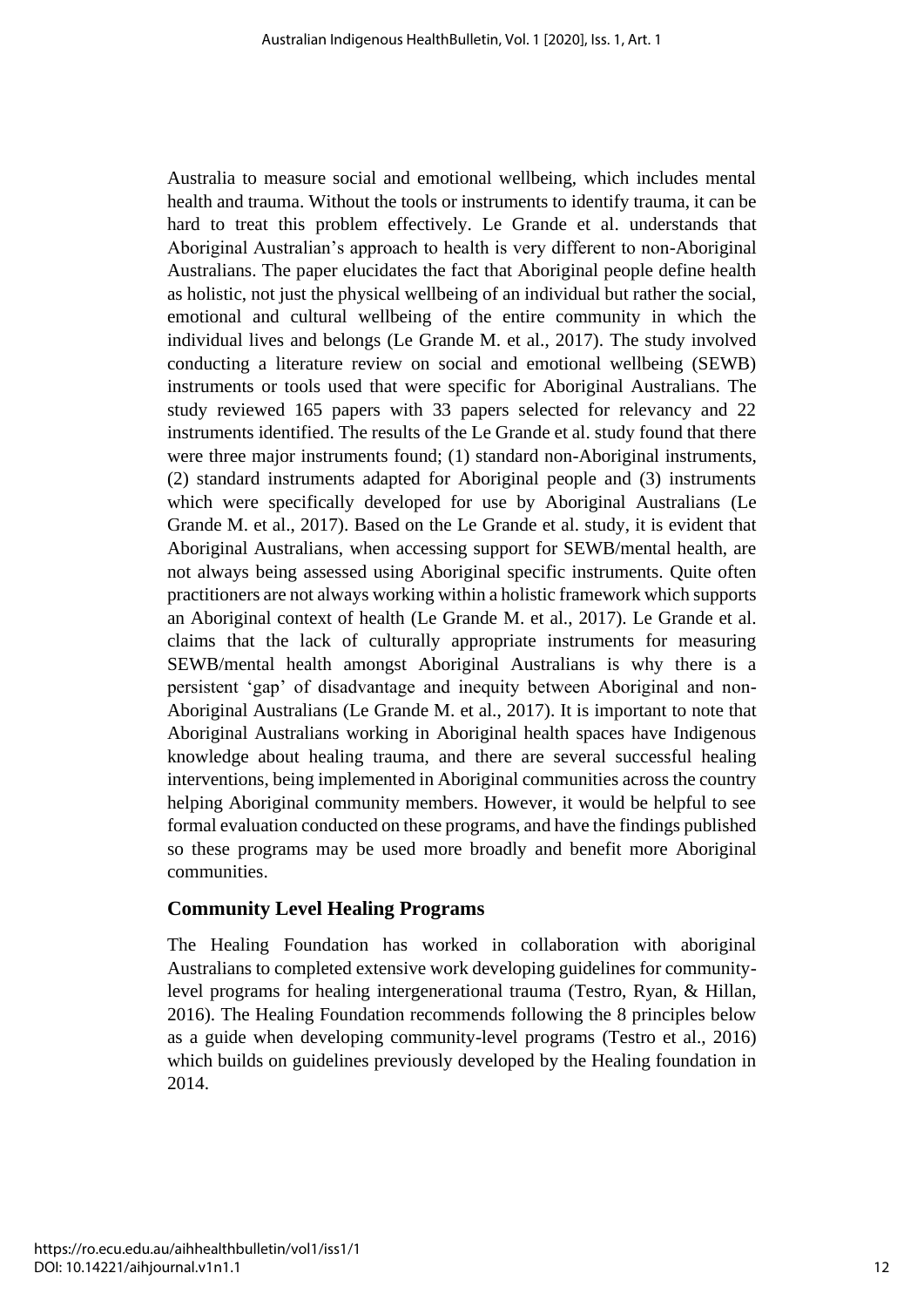1) Trauma should be understood in the broader context of historical and continuing colonisation and the forced separation of children from their families.

2) Aboriginal and Torres Strait Islander peoples have the knowledge and skills to resource healing from trauma.

3) Healing involves reconnection to culture and traditions, including ceremony.

4) Healing provides a safe place for people to share their stories, gain and sustain hope, develop their sense of identity and belonging, be empowered and seek renewal.

5) Healing attends to the needs of both survivors and perpetrators.

6) Healing is an ongoing journey to restore and sustain physical, social, emotional and spiritual wellbeing.

7) Healing is most effective when designed, developed and delivered by Aboriginal and Torres Strait Islander people with and for their own communities.

8) Aboriginal and Torres Strait Islander peoples have shown great resilience over the generations, building on these strengths is critical.

### **Conclusion**

Seeking interventions which are capable of healing intergenerational trauma are imperative for improving the health and wellbeing of Aboriginal Australians, families, and communities. The success of healing interventions is certainly influenced by the environment in which a person lives. Healing interventions are not likely to be successful if the person is living in an environment which is contributing to trauma. Therefore, interventions need to investigate and consider a person's environment as part of the healing program and have a whole of community approach. Long-term follow up of participants is essential to determine the effectiveness of the healing process. Especially as there is a level of personal responsibility and commitment required by the participant to continue their healing journey. Although well intentioned, quite often non-Aboriginal clinicians have limited understanding and awareness of Indigenous people's culture, and how history and past government policies have negatively impacted Indigenous peoples. The literature showed that there is not a 'one program fits all' but a number of tools, models, frameworks and interventions which can be applied throughout an individual's healing journey. There needs to be opportunities for the individual to understand their Indigenous heritage e.g. where they are from, how they connect, knowledge of their culture and traditional practices. Having this knowledge strengthens their cultural identity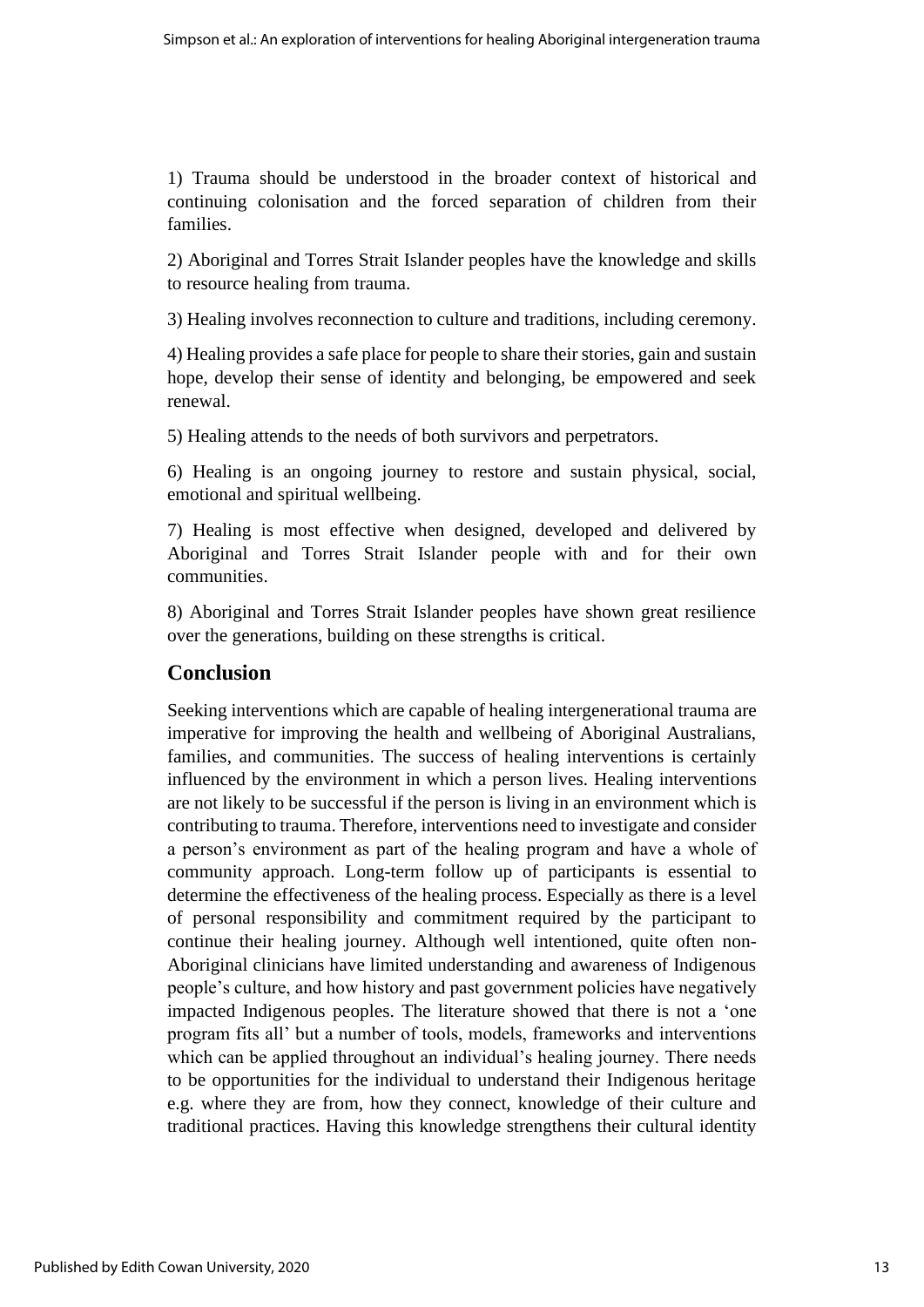and assists in the healing process. Indigenous people need to be employed in care facilities to work with Indigenous healers as an option for alternative therapy and integrating traditional practices with Western practices and the 'Two Eyed Seeing' is a good example. Indigenous people also benefit from being around other Indigenous people, listening and sharing stories, cultural knowledge, and practices.

#### **Recommendations**

There needs to be ongoing opportunities for individuals to continue their healing journey without an 'end date', long-term programs will allow individuals the extended support they may require on their healing journey. Screening and assessment tools used by clinicians to assess trauma, social and emotional wellbeing or mental health issues need to ensure that they are culturally appropriate. Clinicians need to ask additional questions relevant to the individual's cultural background, allowing both the clinician and individual to distinguish gaps in cultural identity and providing a starting point to deliver traditional healing modalities for treatment. The cultural components to screening and assessment tools should be developed in collaboration with Indigenous people to ensure they are culturally appropriate. There needs to be traditional Aboriginal healing modalities integrated into treatment plans as options for people with substance disorders, trauma, social and emotional well-being, or mental health issues.

#### **References**

- Arundale, W. H. (2013). The healing constellation: a framework for understanding and treating trauma in Alaska Native women. *Circumpolar Health Supplements, 72*, 243-245. doi:10.3402/ijch.v72i0.22447
- Atkinson, J. (1994). Recreating the Circle with WE AL-LI: A Program for Healing Sharing and Regeneration. *Aboriginal and Islander Health Worker Journal, Volume 18*(Issue 6), 8-13.
- Atkinson, J. (2002). *Trauma trails, recreating song lines: The transgenerational effects of trauma in Indigenous Australia*: Spinifex Press.
- Australian Bureau of Statistics. (2018). Causes of Death, Australia, 2017: Intentional self-harm in Aboriginal and Torres Strait Islander People. In. Online: Australian Government
- Australian Government. (2016). *Closing the Gap Prime Minister's report 2017*. In: Department of the Prime Minister and Cabinet Canberra, ACT.
- Australian Human Rights Commission. (2014). *Face the Facts: Aboriginal and Torres Strait Islander People*. Online

https://www.humanrights.gov.au/education/face-facts/face-facts-aboriginaland-torres-strait-islander-peoples: Australian Human Rights Commission.

Australian Institute of Health and Welfare. (2017). *Australia's Welfare 2017: In Brief*. Canberra ACT, Australia: Australian Institute of Health and Welfare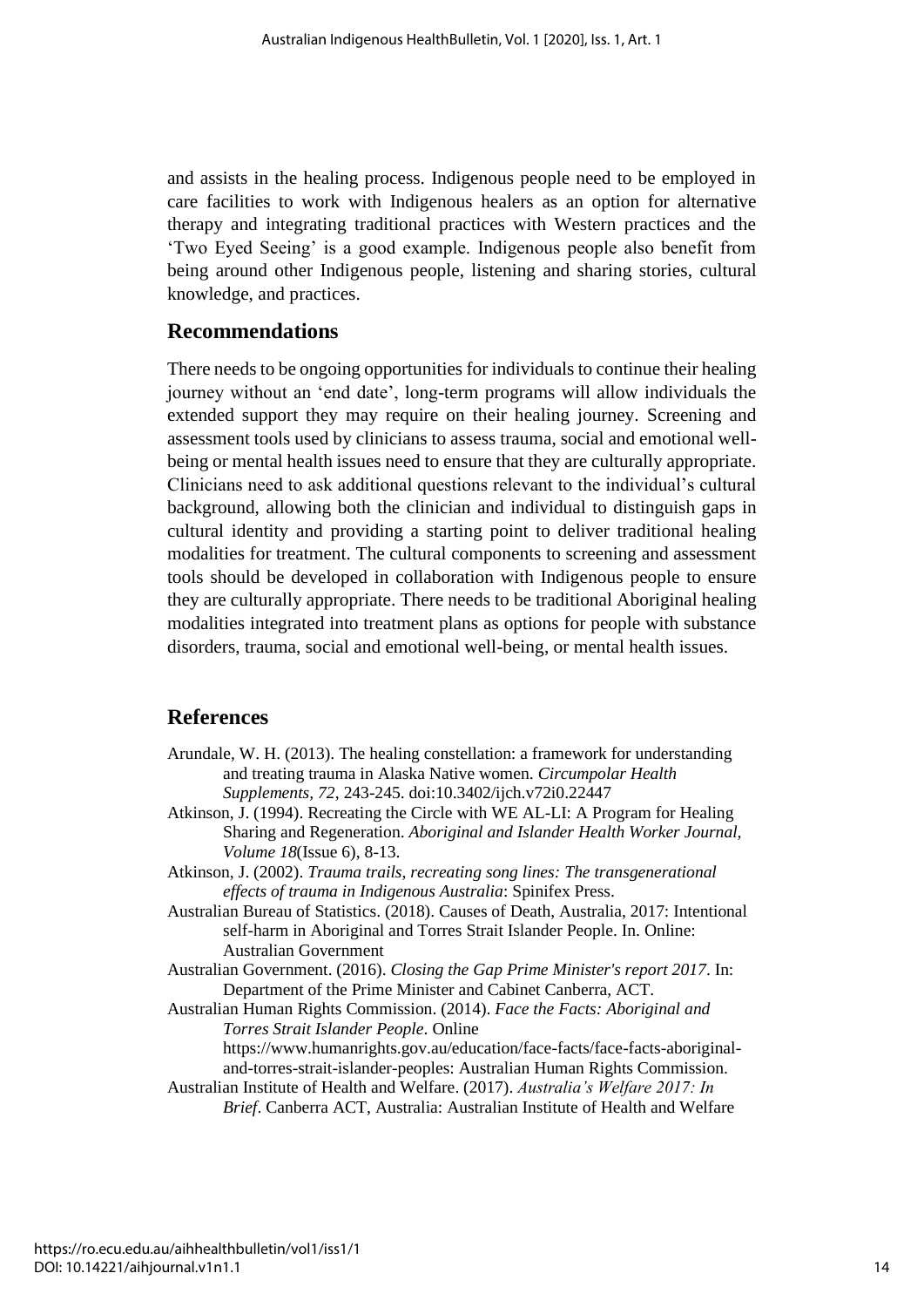- Australian Institute of Health and Welfare. (2018a). *Australia's Health 2018: In Brief*. Retrieved from Canberra, Australia
- Australian Institute of Health and Welfare. (2018b). *Deaths in Australia*. Canberra, ACT Australia: Commonwealth Government
- Australians Together. (2018). *Intergenerational trauma: Why many Indigenous Australians can't simply 'get over it' and 'move on'*. Retrieved from https://australianstogether.org.au/discover/the-wound/intergenerationaltrauma/
- Bartlett, C., Marshall, M., Marshall, A. (2012). *Two-Eyed Seeing and other lessons learned within a co-learning journey of bringing together indigenous and mainstream knowledges and ways of knowing* (Vol. 2).
- Berry, J. W. (1999). Aboriginal Cultural Identity. Can J Nativ Stud. 1999;1:1–36. 1- 36.
- Brave Heart, M. Y. H. (1998). The Return to the Sacred Path: Healing the Historical Trauma and Historical Unresolved Grief Response Among Lakota Through a Psychoeducational Group Intervention. *Smith College Studies in Social Work, 68*(3), 287 - 305. Retrieved from

https://www.tandfonline.com/doi/abs/10.1080/00377319809517532

- Braveheart-Jordan, M., & DeBruyn, L. (1995). So she may walk in balance: Integrating the impact of historical trauma in the treatment of Native American Indian women. In *Racism in the lives of women: Testimony, theory, and guides to antiracist practice.* (pp. 345-368). New York, NY, England: Harrington Park Press/Haworth Press.
- Butler, W. B. (2012). Zero tolerance to lateral violence to improve the health and wellbeing of Aboriginal and Islander peoples in Australia 2012. Retrieved from http://www.indymedia.org.au/2012/05/02/zero-tolerance-to-lateralviolence-to-improve-the-health-and-wellbeing-of-aboriginal-and-
- Charles, J., Chuter, V., O'Brien, L. (2020). The history and evolution of foot biomechanics in Aboriginal Australians. *Podiatry Review, 77*(4), 4.
- Charles, J., O'Brien, L. (2020). The Survival of Aboriginal Australians through the Harshest Time in Human History: Community-Strength. *International Journal of Indigenous Health, 15*(1), 14. doi:10.32799/ijih.v15i1.33925
- *Closing the Gap Report*. (2019). Retrieved from Canberra: https://www.pmc.gov.au/news-centre/indigenous-affairs/closing-gap-2019 report
- *Closing the Gap, the Prime Minister's Report*. (2018). Retrieved from Canberra: https://closingthegap.pmc.gov.au/sites/default/files/ctg-report-2018.pdf
- Creely, S. (2016). *Trauma in Australia: Intergenerational and collective trauma within Aboriginal and Torres Strait Islander community*. Milsons Point NSW, Australia Blue Knot Foundation.
- Department of the Prime Minister and Cabinet. (2018). *Closing the Gap: Prime Minister's Report 2018*. Retrieved from Canberra, ACT
- Dudgeon, P., Watson, M., Holland, C. (2017). Trauma in the Aboriginal and Torres Strait Islander Population. *Australian Clinical Psychologist, 3*(1), 1741.
- Duran, E. (1990). *Transforming The Soul Wound: A Theoretical/Clinical Approach To American Indian Psychology*. Berkeley: Folklore Institute: Archana Publications.
- Duran, E., Duran, B. (2000). *Applied Postcolonial Clinical & Research Strategies*. Vancouver BC: UBC Press.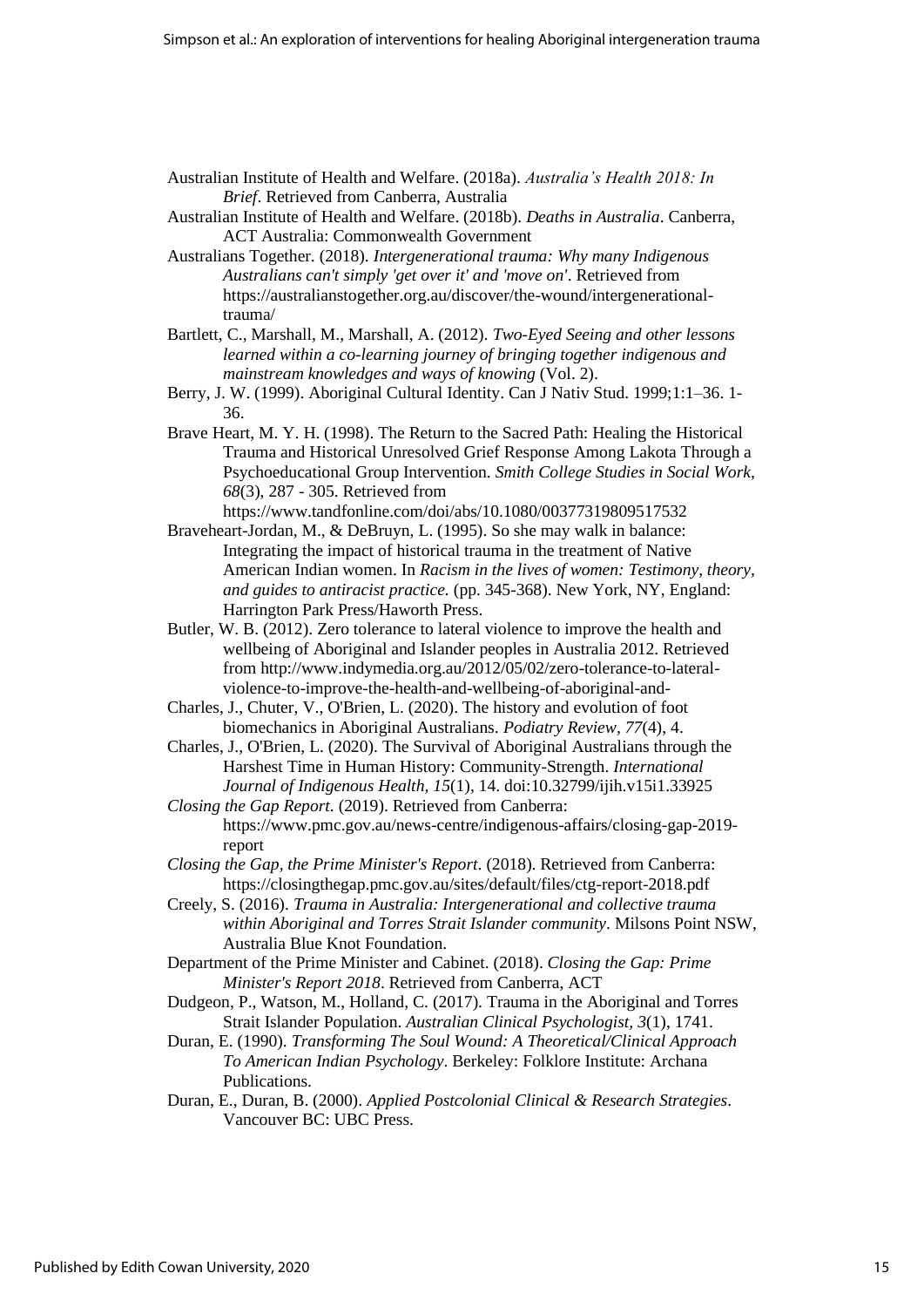- Evans-Campbell, T. (2008). Historical Trauma in American Indian / Native Alaska Communities: A Multilevel Framework for Exploring Impacts on Individuals, Families, and Communities. *Journal of Interpersonal Violence, 23*(3), 316- 338.
- FaHCSIA. (2009). *Closing the Gap on Indigneous Disadvantage: The Challenge for Australia*. Canberra ACT: Australian Government.
- Gagné, M.-A. (1998). *The Role of Dependency and Colonialism in Generating Trauma in First Nations Citizens. The James Bay Cree.* New York, NY, US: Plenum Press.
- Gone, J. P. (2013). Redressing First Nations historical trauma: Theorizing mechanisms for indigenous culture as mental health treatment. *Transcultural Psychiatry, 50*(5), 683-706.
- Hall, L., Dell, C. A., Fornssler, B., Hopkins, C., Mushquash, C., Rowan, M. (2015). Research as cultural renewal: Applying two-eyed seeing in a research project about cultural interventions in First Nations addictions treatment. *International indigenous policy journal, 6*(2), 1.
- Hiratsuka, V. Y., Dillard, D. A., Avey, J. P., Dirks, L. G., Moore, L., Novins, D., Beach, B. (2016). *Development of a Screening and Brief Intervention Process for Symptoms of Psychological Trauma Among Primary Care Patients of Two American Indian and Alaska Native Health Systems*. The Journal Of Behavioral Health Services & Research
- Le Grande M., Ski C.F., Thompson D.R., Scuffham P., Kularatna S., Jackson A.C., Brown A. (2017). Social and emotional wellbeing assessment instruments for use with Indigenous Australians: A critical review. *Social Science and Medicine, 187*, 164-173.
- Marsh, T. N., Coholic, D., Cote-Meek, S., Najavits, L. M. (2015). Blending Aboriginal and Western healing methods to treat intergenerational trauma with substance use disorder in Aboriginal peoples who live in northeastern Ontario, Canada. *Harm Reduction Journal, 12*, 14-14. doi:10.1186/s12954- 015-0046-1
- Menzies, P. (2010). Intergenerational Trauma from a Mental Health Perspective. *Native Social Work Journal, 7*(1), 1-85.
- Mills, P. A. (2003). Incorporating Yup'ik and Cup'ik Eskimo traditions into behavioral health treatment. *Journal of psychoactive drugs, 35*(1), 85-88.
- Milroy, H., Dudgeon, P., Walker, R. (2014). Community life and development programs–Pathways to healing. *Working together: Aboriginal and Torres Strait Islander mental health and wellbeing principles and practice, 2*, 419- 436.
- National Indigenous Australians Agency. (2020). *National agreement on Closing the Gap.* Retrieved from Canberra: file:///E:/Seagate%20Expansion%20Drive/Deakin%202020/CTG%202020%
- 20agreement/national-agreement-ctg.pdf Peters, E. (1996). *Aboriginal people in urban areas*. Toronto, Canada: Harcourt Brace and Company.
- Price-Robertson, R. (2011). *What is community disadvantage? Understanding the issues, overcoming the problem*. Retrieved from Communities and Families Clearing House Australia
- Productivity Commission. (2011). *Overcoming Indigenous Disadvantage Report*. Retrieved from Victoria